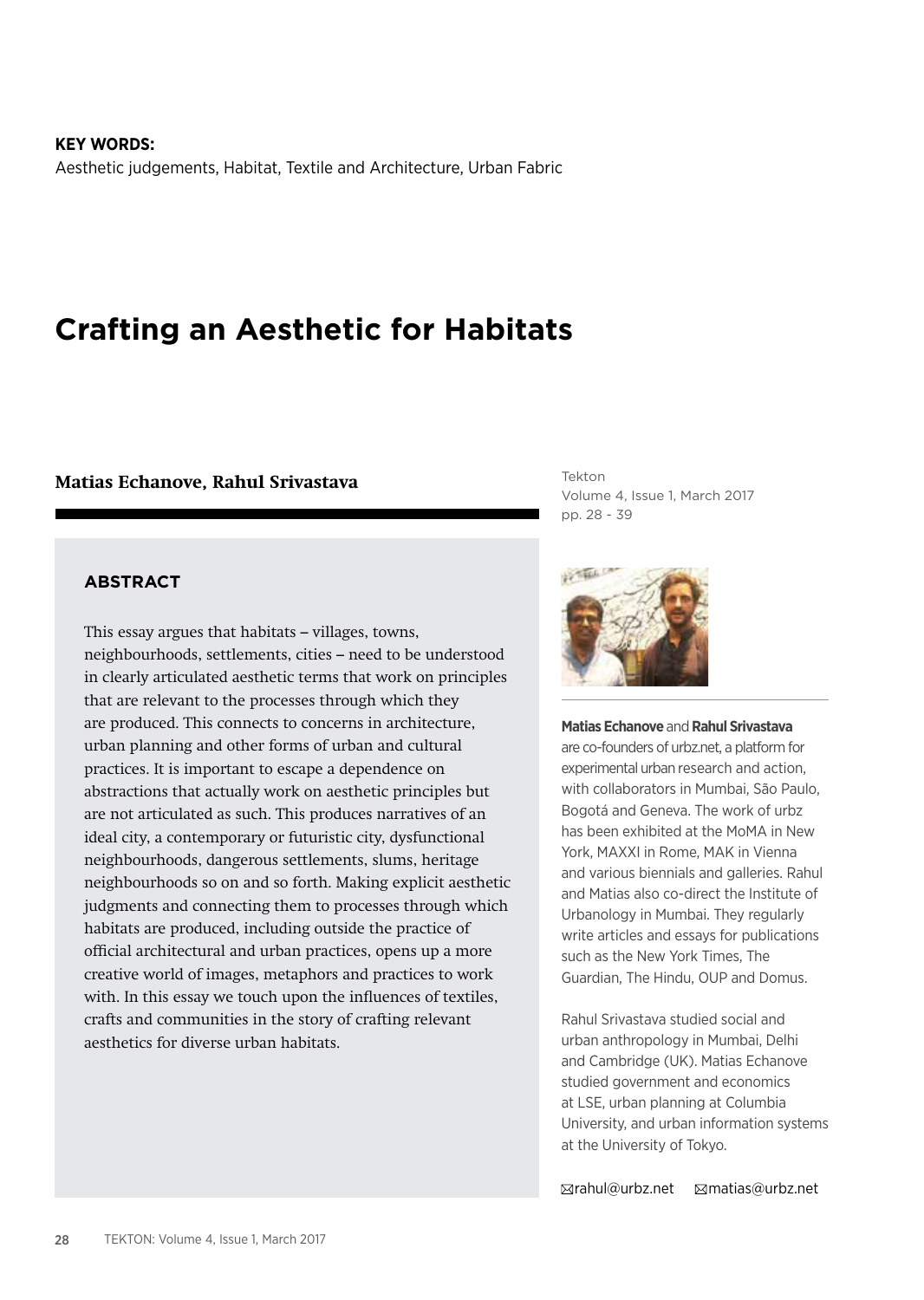## **Introduction**

This essay attempts to provide a framework – at present only a starting point – for an aesthetic for habitats. While architecture of individual buildings or complexes has a clear narrative, habitats as a whole -villages, towns or metropolises – mostly rely on visual framing devices such as images, photographs or films rather than an internal logic or perspective.

Such frames tend to evoke nostalgia or futuristic projections, typically becoming part of either heritage narratives or fantasies to get eventually tied into political economies with their own ideological agendas. We have explored these themes in previous essays such as, '*Speculative urbanism and concrete fictions: The future as a resource'* (Srivastava and Echanove, 2015) and *'The Fantasy of Heritage'* (Srivastava, 2005).

Here, we explore the possibilities of looking at habitats through the processes involved in their creation and maintenance, thus immediately integrating the emerging political rhetoric with questions usually not framed in such a context –primarily about aesthetics. Debates about artisanship, architecture, art and the political economy of cities subsequently get connected to each other.

# **Interweaving Metaphors – Textiles and Architecture**

Rebecca Houze (2006) in her essay '*The Textile as Structural Framework: Gottfried Semper's Bekleidungsprinzip and the case of Vienna 1900*', analyses how significantly Europe's rich traditions of textile design interwove themselves into architectural practices. Semper was one of the few architects who engaged with the dimension of architecture, connected

to weaving and the textile industry. Houze shows how Semper suggested,

*"Architecture originated in the primordial need to demarcate interior and exterior spaces with dividers–fencing made of branches, for example, or hanging tapestries of woven grasses. Some of the earliest built structures were temporary tents of real cloth stretched over scaffoldings, often festively decorated with garlands, ribbons, and other kinds of soft ornament that today we might characterize as "fiber art"*(p.292)

While the use of new materials was absorbed into modern construction practices, what

**While the great architectural schools and specialized institutions dedicated to design have paid academic attention to the enormous resource embodied in India's artisanal traditions, especially textiles, a translation into modern, mainstream contemporary practice has not often been successful.**

characterized Europe's dominance in the world of architecture and design was building on its rich traditions of textile related creativity.

Anybody familiar with Indian history will immediately be compelled to make comparisons and recognize the wide gap that existed and exists between artisanal practices and the development of institutional knowledge linked to contemporary design related professions in this part of the world. While the great architectural schools and specialized institutions dedicated to design have paid academic attention to the enormous resource embodied in India's artisanal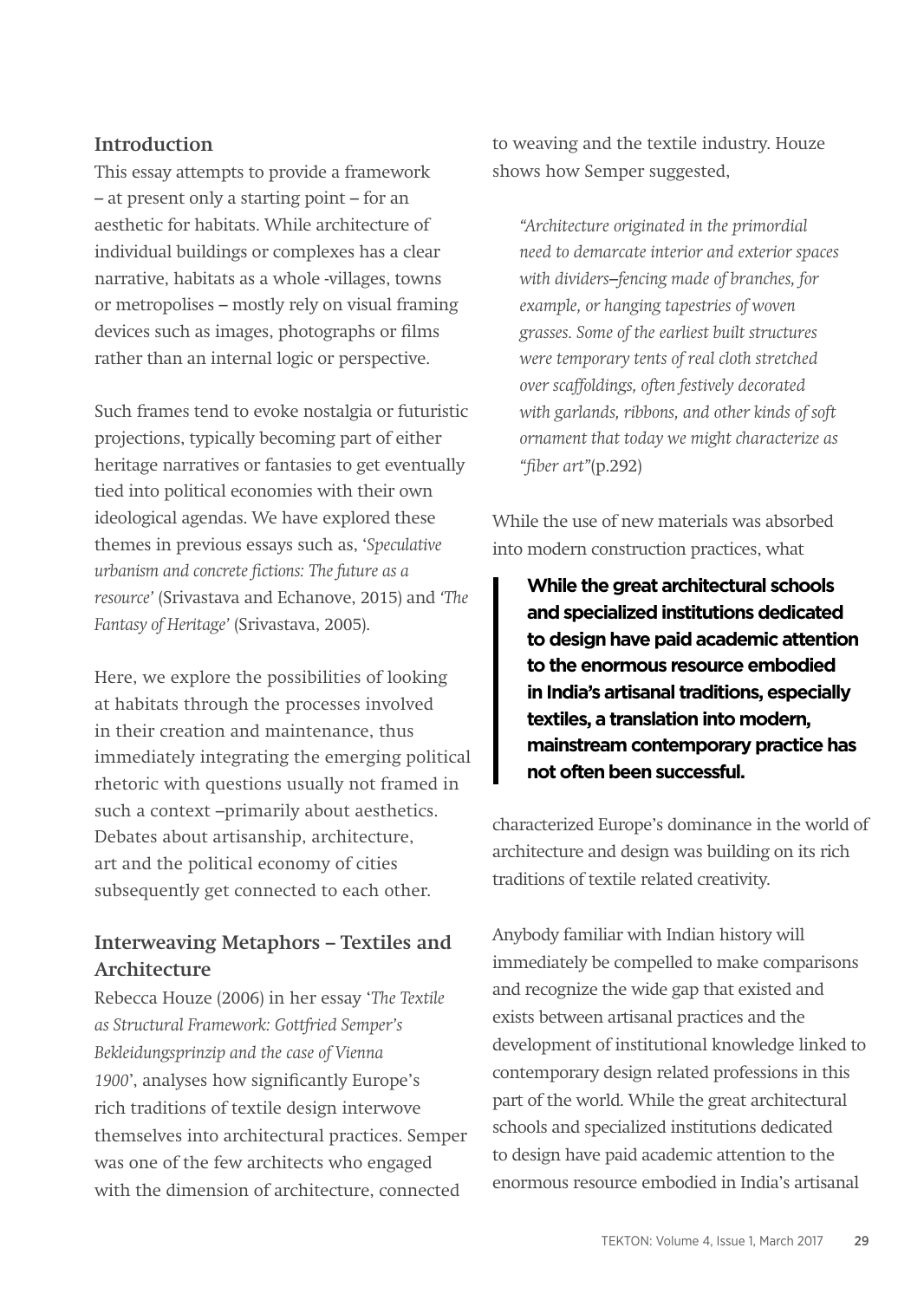traditions, especially textiles, a translation into modern, mainstream contemporary practice has not often been successful.

A couple of year's ago – "The Fabric of India" exhibition at the Victoria and Albert Museum in London was one of the few explicit statements about the interplay of textiles and architecture in India.

*"When we visit historic buildings in India today, they are usually empty shells which give no idea of how they could function as liveable spaces. The missing element is textiles, whether in the form of lavish furnishings and patterned clothing, or basic practical additions like awnings on the building's exterior. Textiles can transform not just the appearance of a building but also its function"* (Crill, 2015)

The observation fills in the tiny gap left behind in another major architectural commentary. This was made by Charles Correa in 1986 for the Vistara exhibition that was part of the Festival of India held that year (Kagal, 1986). It paid serious homage to a broad spectrum of materials from mud to bamboo, within the traditional Indian architectural tradition. While textiles and fabric were not included, some of their elements entered insidiously. This happened through an undoubtedly brilliant but unexpected inclusion within the varied landscapes from the *Pols* in Ahmedabad's textile district to the fabled Jaisalmer. This was the Bombay Squatter Settlement. Correa spotlighted the ability of the zhopad-patti dweller to use symbols and aesthetic gestures within their stressed environment.

If we understand the language of these symbols and gestures we see how much they crossreference with designs from traditional textile traditions, which in turn have been inspired by everyday ritualistic and artisanal practices. Thus, even though textiles were not explicitly mentioned in the Vistara exhibition, the elements that are part of its aesthetic traditions somehow got their due.

In Crill's examples we see very clearly how the motifs from textiles and embroidery morphed into designs and carvings on walls and *jalis*. Such interplay and cross-referential evocations are frequent in the world of design. Semper sees textiles as integral to the evolution of architecture, along with the world of masonry, ironwork and carpentry. European architectural practice was built on technological innovations of diverse physical materials, but also included design processes from traditions of textiles.

## **Building Skills**

For many artisanal traditions (including textiles) in India, the path of change was much more complicated. One reason could be that the structures that energized artisanal traditions in Europe were based on apprenticeship models of skill learning quite different from India. In India artisanal practices were enmeshed within the logic of caste and were responsible for a higher level of productivity in terms of quality and scale – while being simultaneously anchored to values quite incompatible with modern impulses. Attempts to extract aesthetic and design skills while filtering away social bonds that sustained them became enormously challenging to say the least. From crafts museums to special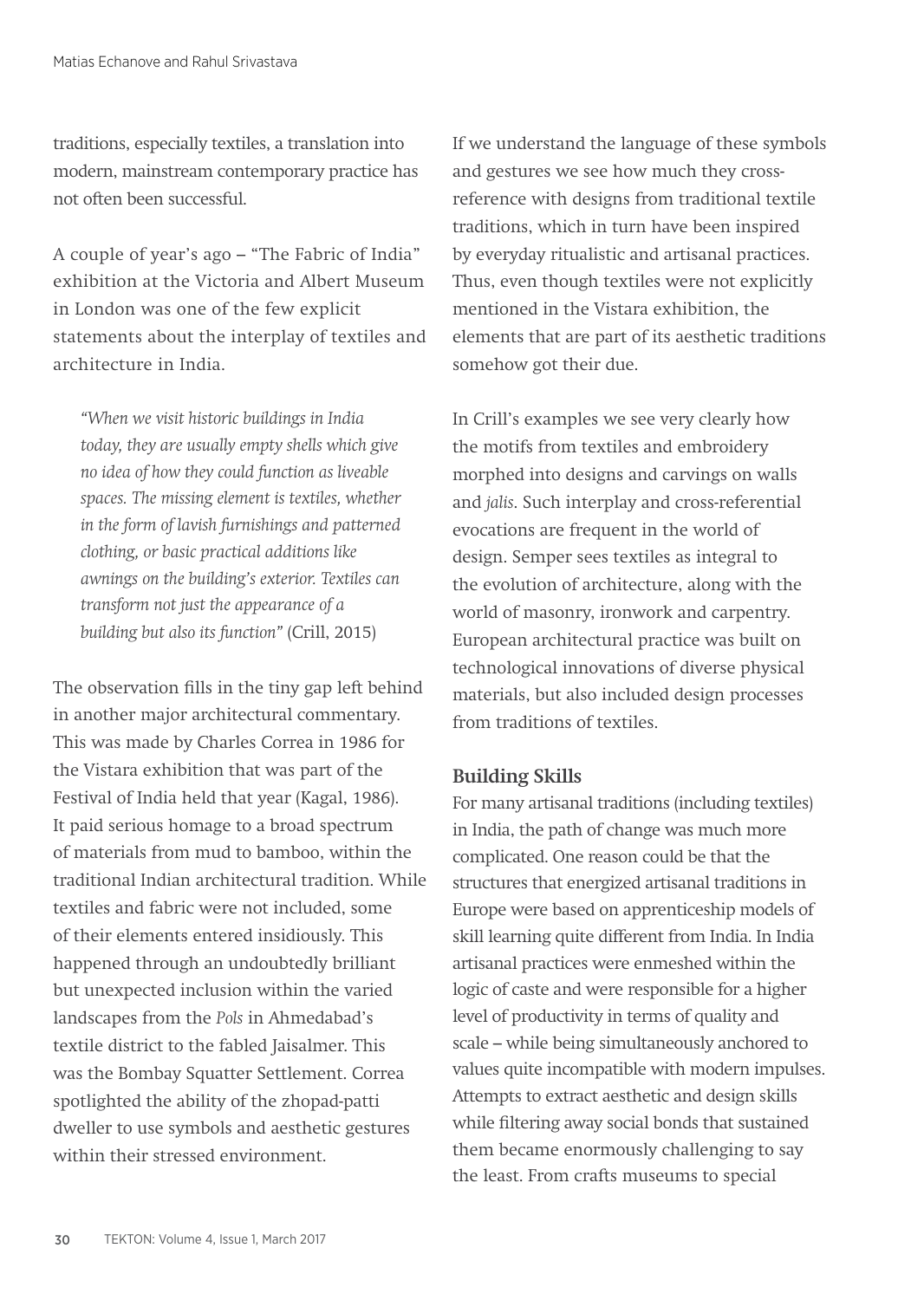markets, valiant efforts have been made and quite a few succeeded, but the need for a change on a scale that permeates down to all relevant levels of the related practice, remains

**How do you preserve traditional modes that are encoded into social structures for their talent and skill and yet demand radical changes in those structures for the sake of modern social objectives?**

far from satisfactory. Especially in terms of working conditions and settlements where most workers and artisans live.

On the whole, government initiatives to preserve artisanal traditions were reasonably funded and their attempts to be integrated into contemporary economic exchanges were partially successful, but the difficulty in reconciling caste based modes of organization with them remained difficult. How do you preserve traditional modes that are encoded into social structures for their talent and skill and yet demand radical changes in those structures for the sake of modern social objectives?

This contrarian challenge lies at the heart of many urban realities in India and confound visitors. Its poorest neighbourhoods inevitably have some of the most formidable talent and skill in fields as diverse as embroidery, leather work, intricate wood-carving, stone sculpting among others. It is not uncommon to see exquisite craftsmanship embedded in simple designs up for sale in grubby shops on polluted streets.

Dharavi, Mumbai's most resilient settlement, reduced to a slum thanks to bureaucratic discourse and lack of civic infrastructure, is also considered to be the most productive space in

the city. Traditional skills of ironwork, textiles and pottery constantly adapt, like these skills have always done, to contemporary economic needs. In Dharavi, it's not just old leather work, that are sold in shops in India and abroad, but manual skills that have adapted to new needs of technologies connected to computers, mobile phones and automobiles that also thrive. Not being able to deal with the social and economic knots into which these highly prized skills are tied, has made India pay a huge price, evident in its poor social and economic indicators and under-serviced urban neighbourhoods.

All through the world, from Japan to China, the African continent to Europe, economic specialization and attempts to organize crafts, manufacturing and trading processes, have been integral to urban life. In Europe, medieval guilds that interacted, resisted or cooperated with the State and the Church have impacted political and social trajectories involving, power, monopolies and conflict for centuries. Even after the spread of industrial capitalism and the rise of corporate globalization, European cities still show traces of the influence of guild-based systems. This can be seen in the way economic activities from winemaking to copyrighted design, from brands and labels to architectural styles, try to bridge traditional practices and modern demands.

While contemporary urban planning practices and norms do not always respond as flexibly to economic activities as they did in the past, the legacy of strong lobbies and traditional elites controlling the urban landscape is still visible.

According to scholars such as Max Weber, guilds played a special role in the emergence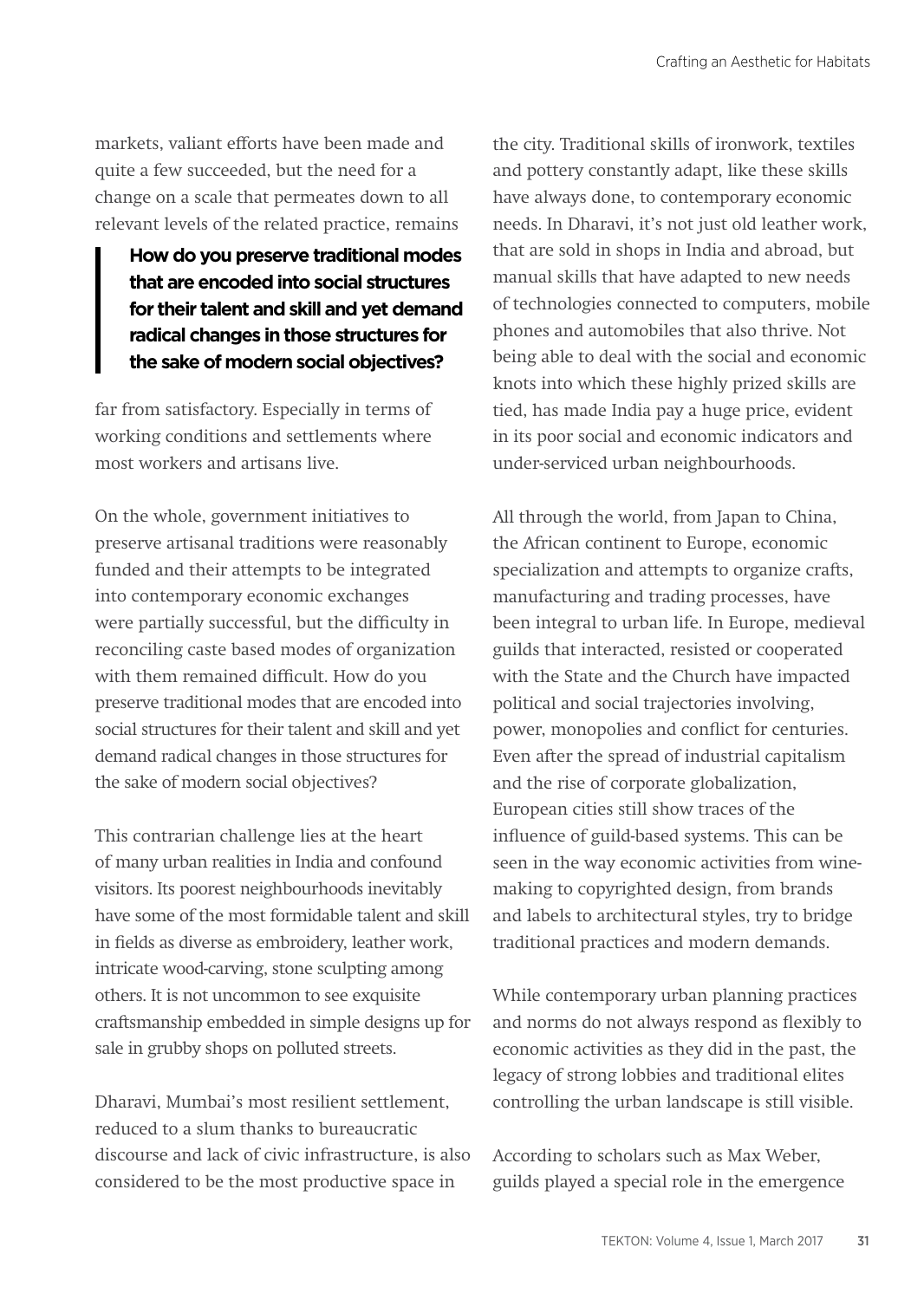of a certain kind of economic urban character – distinguished significantly by an attempt to control urban life, create protectionist systems

**The continued dominance of European design in contemporary production and manufacture, the strong control of local natural resources, innovation in technology, the persistence of high living standards in terms of habitats are to some extent continued legacies of systems that paid attention to artisanal skills, valued excellence and were open to all within the shared space.**

as well as maintain secrets connected to trade activities (Weber, 1922, 1978).

The development of patents and intellectual property rights are specifically connected to the history of guilds, which have been equally vilified by both, right and left wing economists in equal measure. However, Weber points out that the special quality that European guilds had was their direct connection with city based spatial regimes, local resources and in-house apprenticeships, which were often open for anyone with skills who belonged to the city, town or village. At the same time guilds were also closed when it came to taking in people from outside – sometimes discriminated on the basis of region or language.

This was unlike in India where exclusion was based on a more abstract principle, caste. Caste was capable of making someone from the same village or town socially distant. Someone from a different caste could be from your village or neighbourhood but physical proximity did not transcend social distance.

In the European context, while ghettoization and segregation did exist, especially in terms of the designated "outsider", there was a deeper process at work in which economic associations played a strong civic role in shaping urban centres.

The guilds may have had several problems, as they were often monopolistic, exploitative of labour and resistant to the control of mercantile capital from elsewhere, which explains their antipathy to right and left economic practices. But they did leave a huge impact on urban Europe in terms of the development of cities and towns, and towards the modernization of several crafts and artisanal practices. The continued dominance of European design in contemporary production and manufacture, the strong control of local natural resources, innovation in technology, the persistence of high living standards in terms of habitats are to some extent continued legacies of systems that paid attention to artisanal skills, valued excellence and were open to all within the shared space. For example, leather based brands as well as pottery from Europe – represent a completely different trajectory then what we see in India.

European urban landscapes are definitely a direct consequence of the way in which economic associations played their role in shaping them. Combined live-work spaces and neighbourhood streets as economic sites of exchange were as integral to the experience of medieval European cities as in contemporary Asian ones. While modernization of urban planning practices destroyed older, hierarchical and exclusive systems, it is undeniable that the strong role of economic associations through guild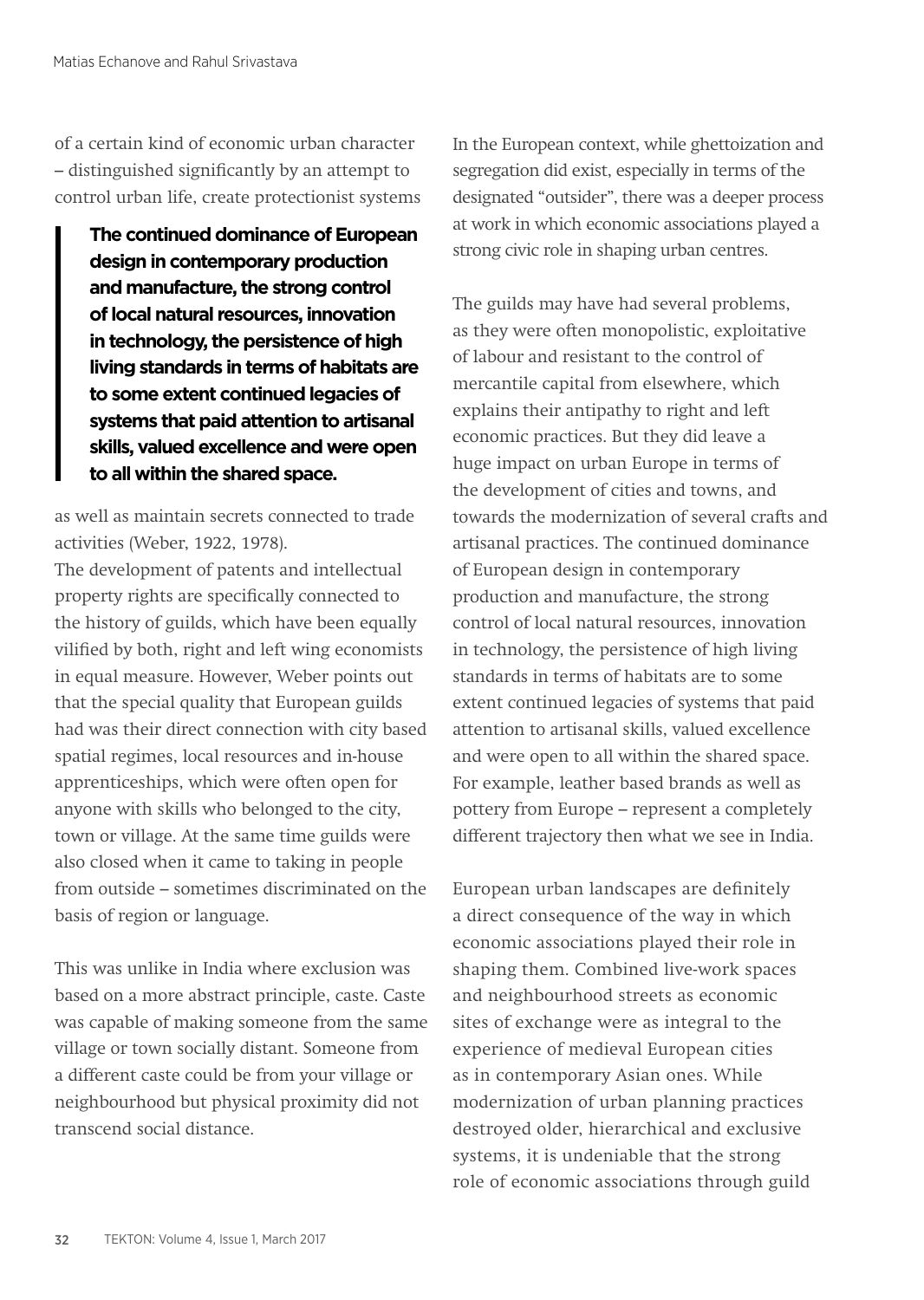systems also shaped the way in which these transformations happened.

In India spatial configurations have rarely had a unified articulation, split as they always have been along divided social lines. The coexistence of the rich and poor in Indian cities

**In India spatial configurations have rarely had a unified articulation, split as they always have been along divided social lines. The co-existence of the rich and poor in Indian cities is as much a factor of co-dependence thanks to specialization of roles than anything else.** 

is as much a factor of co-dependence thanks to specialization of roles than anything else. While professional associations are highly organized across territories, almost always affiliating with their own kind, the principle of urban space is inevitably splintered within, making inequalities starkly visible.

A neighbourhood like Dharavi sits in a place like this. It is not simply a physical space. But one that is shaped by social and historical contours to which it belongs. Leather workers and communities involved in tanning, processing and making finished leather goods as well as the potters have shown great enterprise and been victims of traditional marginalization at the same time.

## **Work-Live**

It is important to see how factors beyond the distribution of resources, urban planning or political intention can change cities. These deeper factors have do to less with psychocultural mechanisms than with historical factors that shape two important aspects of urban life – livelihood and shared living. Most cities around the world have grown around trading and making activities in which the traditional internal configuration of the cities were shaped through these basic activities. Livework conditions were expressed in individual structures, such as the Shop-house, Tool-House, Home-factory or on a larger scale where habitats emerged around specialized economic activities, like textiles in the case of the *Pols* of Ahmedabad – to make entire neighbourhoods part of the story of livelihoods. As we have stated elsewhere,

*"One of the most enduring artifacts of preindustrial society in contemporary times is the tool-house; the habitat of the artisan where work and residence co-exist amicably. Conceptually located between Le Corbusier's machine for living and Ivan Illich's convivial tool, the tool- house is an apparatus fulfilling economic and sheltering purposes….Yet, as a structure epitomizing such dual use, the toolhouse, does not have the legitimacy it deserves. In fact in many places it is considered outdated, or worse, an invalid urban form, thanks to strict zoning laws and rigid conceptions of urban order. With the universalizing principles of the industrial revolution becoming mainstream, homes and workspaces have been decisively cut off from each other"* (Echanove and Srivastava, 2009).

This observation is particularly relevant to a discussion in a place like Dharavi, which works hugely on traditional skills, and the physical arrangements that are part of the history of these skills. With people working from homes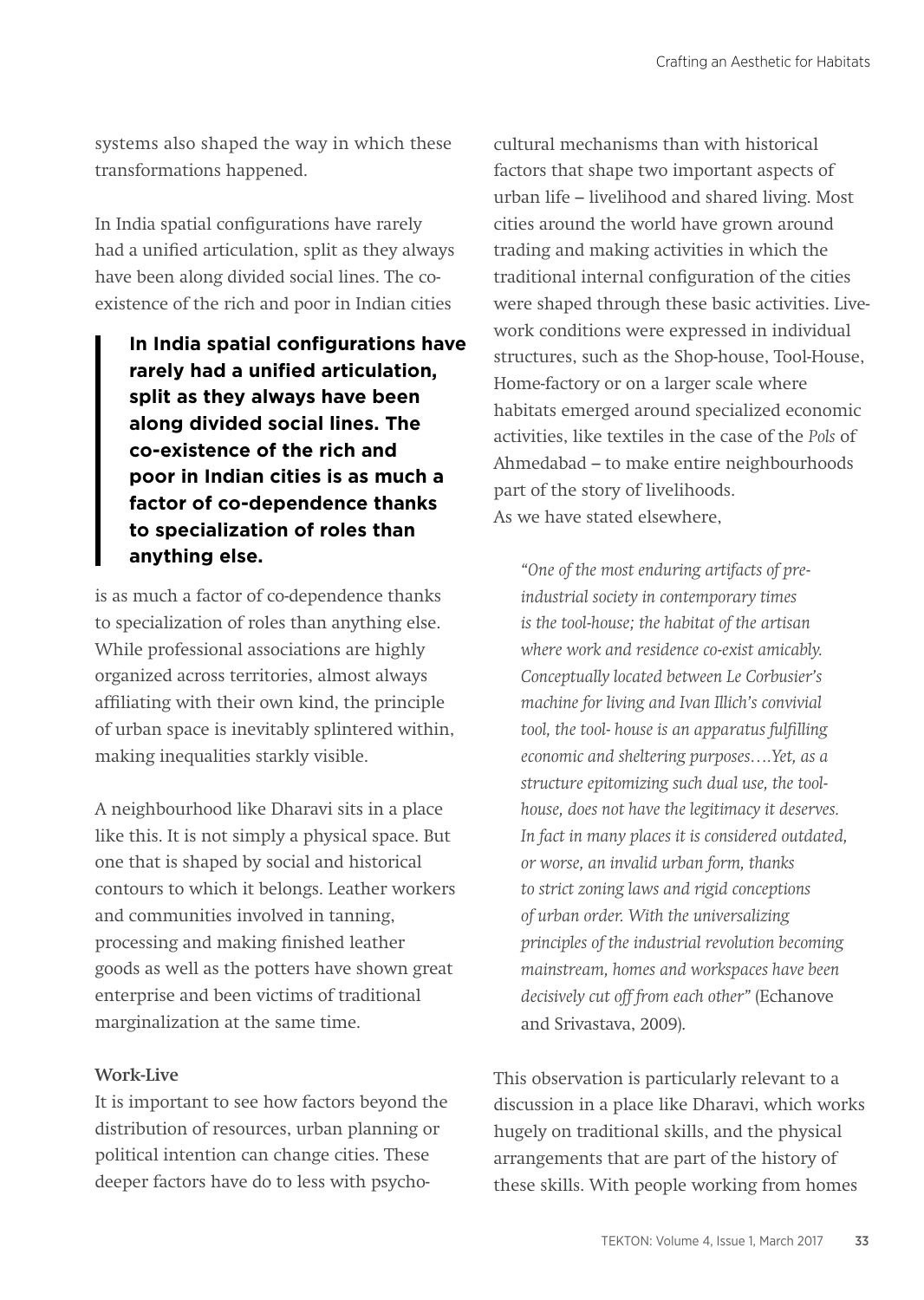or entire neighbourhoods working through coordination and co-dependent mechanisms most of which are based on community ties.

However, unlike in the case of other cities with rich artisanal traditions like in Japan or

**However, unlike in the case of other cities with rich artisanal traditions like in Japan or Europe, these communities are part of social hierarchies that are marginal and often treated as illegitimate. Interestingly, one of the several reasons for this illegitimacy is the fact that they defy zonal laws and restrictions, most often to do with work and living conditions.** 

Europe, these communities are part of social hierarchies that are marginal and often treated as illegitimate. Interestingly, one of the several reasons for this illegitimacy is the fact that they defy zonal laws and restrictions, most often to do with work and living conditions. While similar neighbourhoods in other parts of the world may have been encouraged to improve through heritage narratives, may even be preserved and celebrated, places like Dharavi have a different trajectory. The prejudices that cause their emergence in the first place– (they are historically unwanted sites in which skilled, but poor communities are given some occupancy rights) continue to operate generation after generation. Civic authorities continue to treat them as illegitimate. The city's economy may thrive on their skills and labour, subsidised as they are by their lower status, and cheap costs, but this rarely means better lives or improvements of the neighbourhood. The potters of Kumbhar

Wada in Dharavi continue to produce their goods in circumstances that are unhealthy. They find it difficult to organize themselves to demand better services from civic authorities like their counterparts could have done, through guilds or trade associations, in other parts of the world.

## **Tear in the Fabric**

In such a scenario, the various skills embedded in these neighbourhoods – embroidery, jewellery designing, weaving, pottery, rarely harness their full potential in terms of production, design or simple enhancement of incomes.

It is no wonder that modern practices of any kind in the contemporary economy, from architectural work to designing industrial products, rarely enter into creative dialogue with traditional skills except in very tokenistic ways. Our best design initiatives, studios, creative schools that harness traditional skills emerge as stand alone, semi-museumised, academic ventures that have little impact on mainstream practices. From Auroville to Dharavi, Bareilly or Agra, there remains a huge distance to overcome.

Our design traditions, enmeshed in India's historically dominant, textile related artisanal histories, still find it difficult to merge into a contemporary sensibility of building and architecture. However, what has been encouraged, at least academically, is an alignment with traditional building practices as a source of ideas and creativity. There has emerged a body of work based on older spatial and structural principles and a spirited defence of indigenous styles in response to 'western norms'.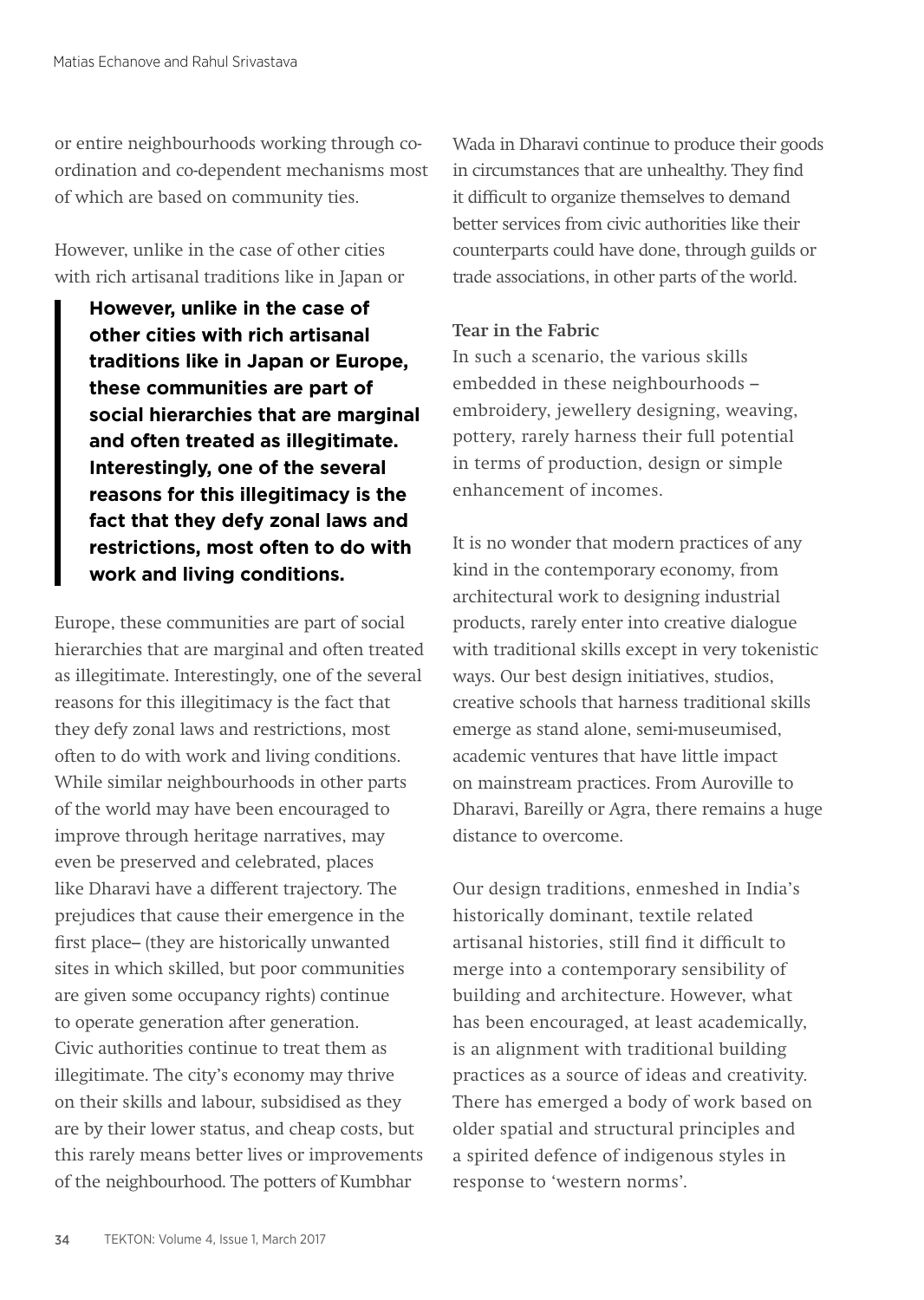One important architectural voice who works consciously with artisanship is Bijoy Jain. He has developed a practice connected deeply to local artisans. It involves carpentry, iron smithy and stone work in the studio that

**By revisiting Semper, we would like to argue that the patterns and elements of collective construction – as seen in the world of homegrown settlements is something that needs to be valued deeply – both as a practice and as an aesthetic. The idea of an urban fabric is a powerful one. It at once values the role of several weavers – home makers – tied to a logic of relations that produce patterns in and through the processes of construction.**

works like a collective crafts workshop. His strength has been recognising these processes and developing an elegant framework around them. His emerging aesthetic often reminds one of Japan, which constitutes a story of similar encounters with crafts and architectural practices. It may well happen that in the coming years, more innovative young architects from India try to consciously evoke the Semper moment by building on design elements from textiles to interweave them into contemporary building materials and practices by combining them creatively with Jain's processes.

#### **The Urban Fabric, New Metaphor**

Within the European tradition the architect, at some historical point, became the master of several practices involved with building and construction. 'He' worked with engineers, masons, carpenters, artists, providing his

authoritative signature to the structure produced. Typically, the work was commissioned by the Church, royalty or the aristocracy.

Yet, there remained a world of building outside this appointed role, a world that did not require his signature. This world – for a long time remained closer to Semper's primitive building spaces in which the metaphors in use were closer to textiles than masonry. Homes were woven of reeds, cloth and mud, which dominated simpler societies - peasants, slaves and tribal communities. Where the arch builder, the master was not needed. (It must be said though that some more technologically advanced societies like China and Japan also used woodwork and paper to produce very sophisticated building traditions that used weaving as a principle rather than masonry, and produced exquisite structures in the process).

By and large though, these home-grown homes, sometimes spawning large neighbourhoods, and always working through an internal energy of livelihood generation and work-live combinations remained robust, simple affairs. They emerged through the basic skills of making homes that traced their genealogies to weaving and making use of easily available resources and materials. The homes were expressions of the people who lived in them –as communities or interdependent groups and families.

Such spaces of "woven" homes produce newer creative possibilities of thinking about places. Perhaps a good interpretation of Semper's observations is to evoke new metaphors - one of which is that of the "urban fabric".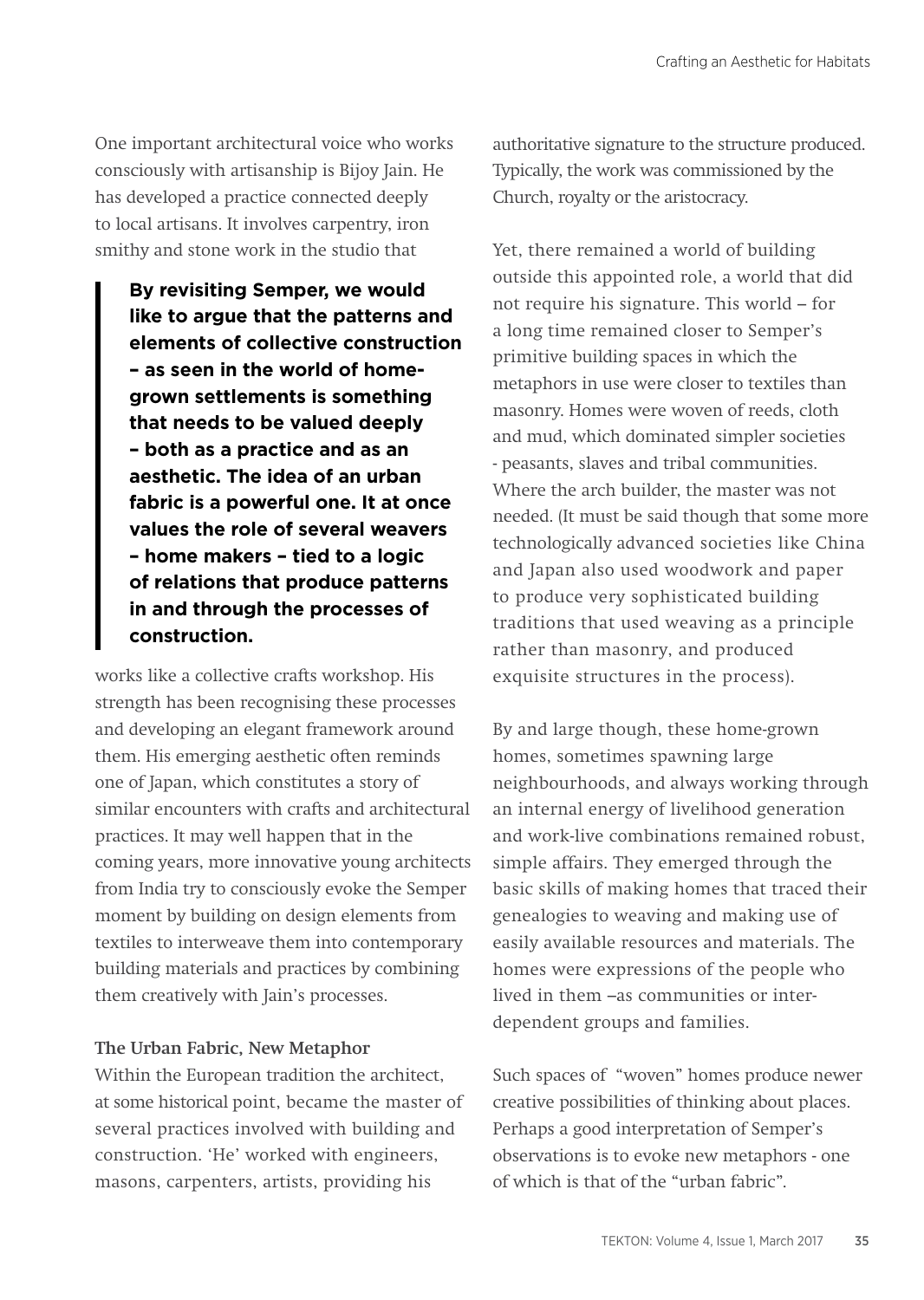By revisiting Semper, we would like to argue that the patterns and elements of collective construction – as seen in the world of homegrown settlements is something that needs to be valued deeply – both as a practice and as an aesthetic. The idea of an urban fabric is a powerful one. It at once values the role of several weavers – home makers – tied to a

# **Mumbai's diverse homegrown neighbourhoods, stimulate all kinds of questions. What exactly is the role of an architect within such a densely and intricately woven fabric of networked homes?**

logic of relations that produce patterns in and through the processes of construction. This represents a completely valid form of urban life and an emerging aesthetic that exists all around the world.

Constantly improving favelas in Brazil, uncertain occupied spaces in Kenya, highly productive, skilled but marginal settlements in Mumbai, and incrementally grown neighbourhoods in Tokyo have started being recognized as having an aesthetic of their own – a narrative so far mostly monopolized by "heritage" precincts in European cities. Significantly, the reason most people see them as illegitimate spaces is not so much linked to their occupancy rights, poor quality, or misplaced and anachronistic exoticness (as in the case of Tokyo), but as Ivan Illich would have reminded us – because they are produced in ways we consider illegitimate (Illich, 1973).

They are made through a collective intelligence, through processes that weave entire neighbourhoods with actors working in dedicated ways – without the masterbuilder providing a signature. Homes are woven into neighbourhoods through processes that produce their own patterns, which when seen through a historical gaze, have an aesthetic. But seen without imagination, are considered to be without any whatsoever.

Mumbai's diverse homegrown neighbourhoods, stimulate all kinds of questions. What exactly is the role of an architect within such a densely and intricately woven fabric of networked homes? Where a temple, a mosque, a tiny house are all part of a cacophony of intense dialogues and debates. Collectively, they become part of a landscape that seems to be emerging with its own pattern, its own style.

One way to start framing this expectation is perhaps by recognizing that habitats as a whole, not just individual buildings or complexes or graphic representations of urban life, have an aesthetic.

# **The Aesthetic of Habitats**

In her contemplation on subjectivity and aesthetics in the public realm of architecture and living spaces, Pauline von Bonsdorff asks some thought-provoking questions.

*"What is the relation between everyday – tacit, uninformed, confident – environmental experience and the significance of the built environment? What are buildings and how do they become what they are, on the street?*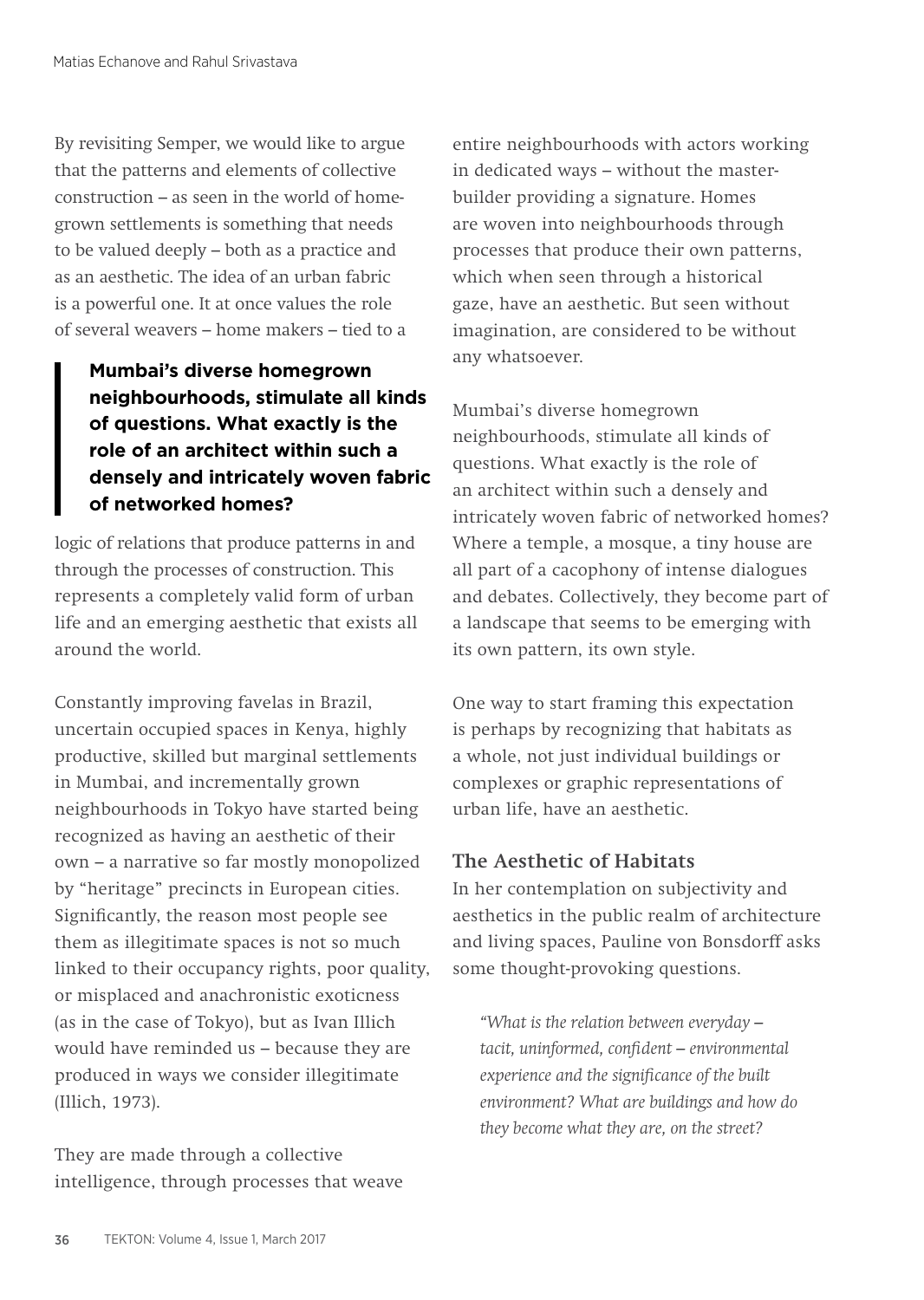*Is there stability in the roles of the elements of the built environment and in their capacity to be valued?"* (Bonsdorff, 1998, p.18).

Her attempts at answering these questions provide powerful conceptual tools to

> **Today, in mainstream practice, it seems as if technological advancements in the fields of spacecraft technology have become new frames of reference, based on contemporary notions of the sacred – with faith in modern technology and its accompanying aesthetics.**

understand contemporary urban realities, and of course, much more than that.

Individual architectural subjects have been a perennial feature of practice and criticism. In the medieval past, the biggest and most glorious practices of architecture were shaped by an economy of sacred power and imperial strength. These influenced themes, sizes and costs of each structure. The aesthetic could spill over cultural boundaries and reflect all kinds of fantasies, providing for a pastiche that only in retrospect became respectable with dignified and definite narratives.

Thus Islamic influences on Christian styles and vice versa, themselves amalgamations of a myriad local influences, got naturalized gradually, with a continuous play of remembering and forgetting. However, strong pronouncements of what is beautiful and truly glorious were integral to the process of construction, even though the particular constituents of aesthetics were debatable.

Today, in mainstream practice, it seems as if technological advancements in the fields of spacecraft technology have become new frames of reference, based on contemporary notions of the sacred – with faith in modern technology and its accompanying aesthetics. Futuristic universal structures punctuate cities all around the world, and create comfortingly familiar environments, becoming naturalized as smoothly as before. Glass and steel structures in Bangalore sooner or later become part of the local scape like colonial structures once did. There is a reaction to this as well – with grunge, organic aesthetics inspired by environmental discourses doing their own thing. Artistic and creative counter or sub cultures play their role in shaping such forms and expressions.

However, it is doubtful if either of these templates go deep enough in satisfactorily addressing the full range of expressions of built environments and the needs of users, dwellers, inhabitants.

According to historian and novelist scholar Umberto Eco (1973), our contemporary responses never really transcend medieval impulses. Whether in terms of the glories of grand structures or the sacralizing of nature. It is not transcended in popular culture, nor (in more insidious ways) in high culture, where aesthetics, with all its post-modern twists, continues to have its say. It continues to pass judgment about what is good and bad about buildings, cities, neighbourhoods and all kinds of cultural artefacts. Here past and present, medieval and modern get mixed and re-mixed to create their own anxieties about what is appropriate and beautiful and what is not.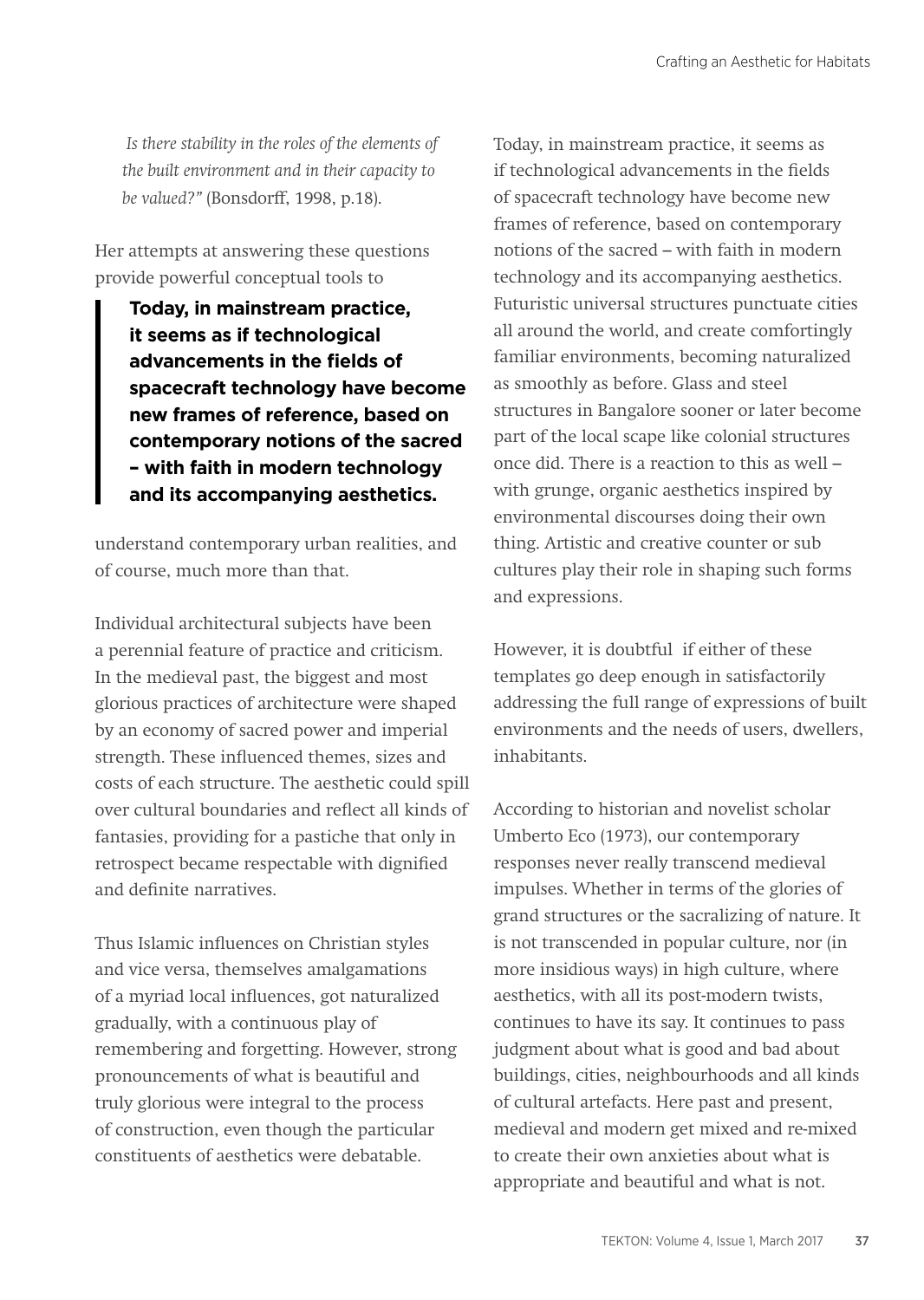There are other things that remain the same as well. In the medieval past, it was rare that the habitats and dwellings, bazaars and streets surrounding sacred structures got the same investments in terms of attention, expense or investment. In our appreciation of historical architectural grandeur, we sanitize memory all the time. It is only in realist works of fiction and detailed historiographies that we become aware of the everyday contexts as they existed in the past. It is difficult to remember those realities since they have now been sterilized for tourism or to appeal to contemporary tastes. In the past, peasant quarters outside feudal estates, bazaar streets or artisan quarters at the fringes of religious and royal grounds, were not perceived differently from primitive habitats that existed at the edge of or in forests. They were rarely bought into any frame of aesthetic appreciation. Similarly, in contemporary urban worlds, habitats and dwellings within cities often become invisible or obscure in the public imagination. In visual culture they get subsumed within gated colonies, and high security buildings on one hand or shanties and dark, dangerous alleyways on the other. The aesthetics of the habitat itself, where people live and work have become about interiors or – at the most – about inner protected worlds within open cities – like gentrified streets, heritage enclaves, tourist friendly villages and art neighbourhoods.

When the economy and polity cannot accommodate people who are unable to afford any of these spaces – their habitats and dwellings are only evoked using the most extreme of anti-aesthetic terms – Slums, shanties, run-down neighbourhoods. They

become both, the embodiment of all that is not beautiful and something more absolute, that which can never become beautiful. Unless they completely undergo a metamorphoses. Any attempts at seeing an aesthetic within those spaces becomes immediately immoral – as if one is validating the context as a whole, including its apparent brutality.

If you look more carefully, there is a deeper structure that pulls most such habitats into coherence. Often, you can still see the genus of older dwellings underlying those spaces. Their spirit is evoked from the act of people coming together and building their own environments, using local networks, and all kinds of affordable technologies, relying on community and family networks and using living sacred sites to organize the neighbourhoods.

At the same time, shadows of the pasts, or from elsewhere, persist. They reproduce structures from villages far away, even accommodating primordial markers of habitats like wells and orchards, within a contemporary urban fabric of immense density.

## **Conclusion:**

Bonsdorff's work asks important questions. It provokes us to go back with more fierceness into understanding what exactly is the aesthetic of a habitat. Why has it been subsumed within a larger discourse of architectural practice? Or become a sub-set of planning in which it is rarely expressed with the same sophistication as architectural or planning practices are?

Mumbai's thousands of so-called slums, are composed of habitats that include a wide